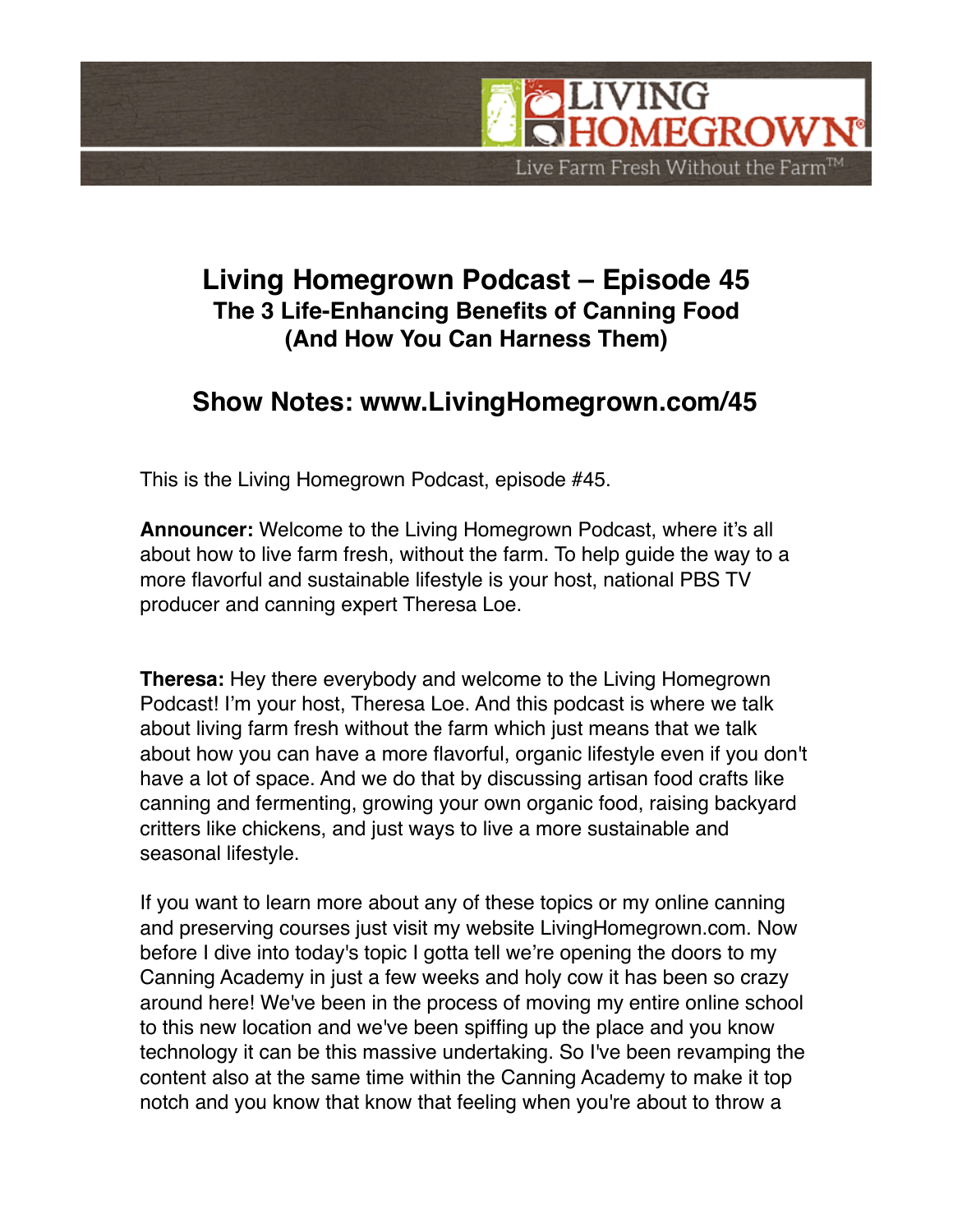

party and you're racing around the house to make sure everything looks okay before the guests arrive? Yeah well we've been in that mode for the last couple of weeks and we will be for the rest of March. But it's really got me excited about the upcoming canning season and I can't wait to dive into spring and summer with all of you. I think it's going to be a great flavorful year.

So in celebration of the new home for the Canning Academy course I've been putting together a lot of great free content for all of you. And it doesn't matter if you buy the Canning Academy program or not you can still get all the great information about canning over the next few weeks either on my website or in this podcast or via some email blasts when the Academy opens later this month.

Now the best way to make sure you don't miss out on any of this free information is just to sign up to be notified about the Canning Academy. And it doesn't cost you anything to sign up and you can of course unsubscribe from the Academy list at any time and in fact it actually won't even affect you being on my newsletter that's a separate list.

But you can sign up for the Academy list in one of two ways: Either go to the show notes for this episode number 45 and there'll be a Link there to sign up or the easiest way to sign up is just to text me. And I know that sounds weird but it's this new feature that I've set up where you can text to sign up on the list and it's super easy. All you do is you text canfood all one word no spaces canfood to the number 44222 and by the miracle of technology I will automatically text you back. And I say me because I wrote it. I will automatically text you back and help you get signed up it's super easy and boom you are sure to get all of invaluable free canning information that I'll be dishing out over the next 3 weeks.

Now remember all of this is free and my goal here is just to get you as pumped up and inspired about canning this season as I am. So if you're new to canning be sure to stick with me over the next few weeks cuz I definitely got you covered I'm going to be going over a lot of really great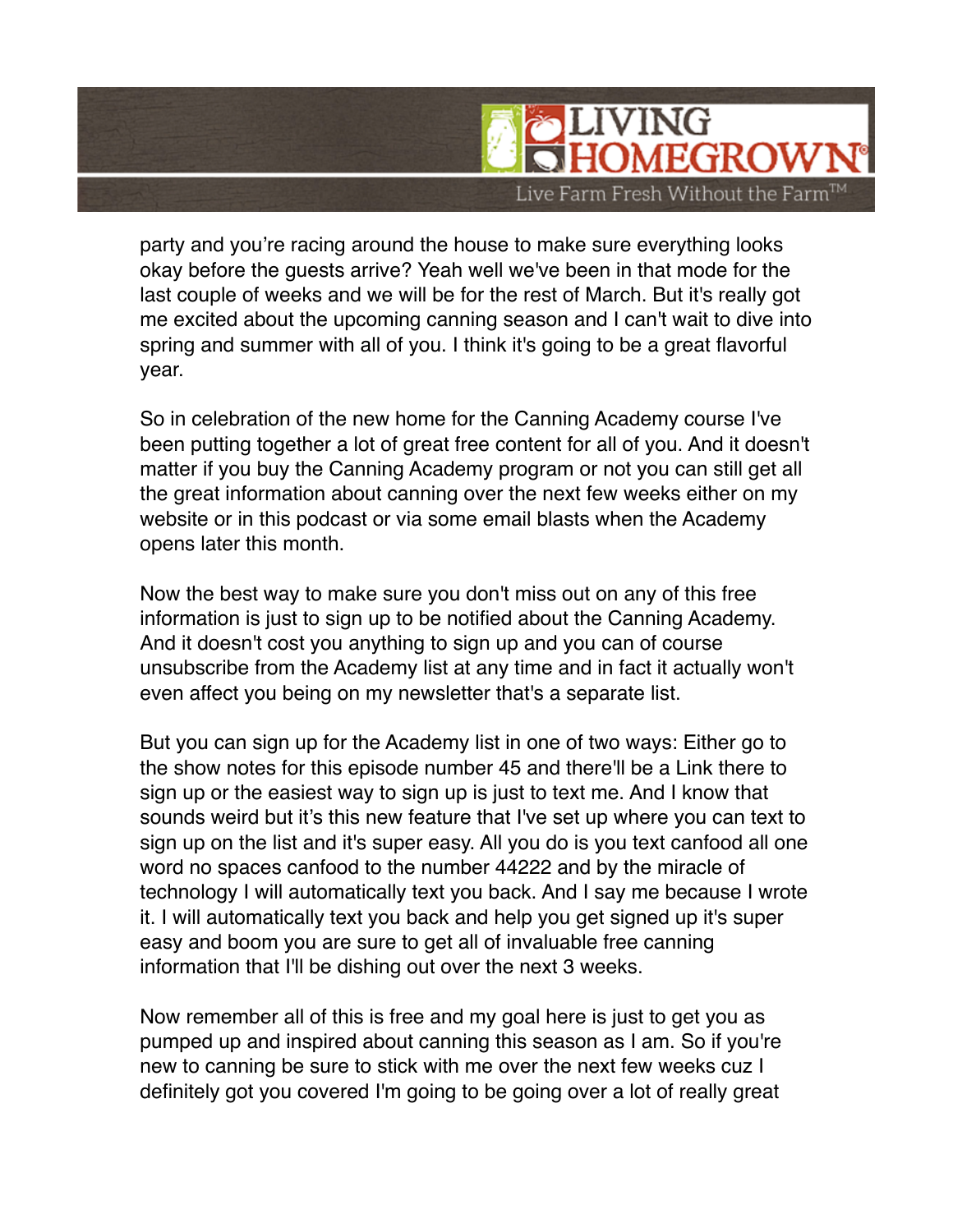

beginner information with some insider tips so it's good stuff. And when you're on this list it'll really help you dive into canning with confidence so I just want to get that out of the way especially for you newbies because I don't want you to miss out on any the goodies I'm going to be sharing.

So either go to the show notes LivingHomegrown.com/45 or just text the words canfood all one word to 44222. Okay I hope that makes it easy for you that's that's my goal, make it easy to sign up.

Alright so let's dive into today's topic which is the three life-enhancing benefits of canning food and how you can harness them for yourself. Now here's the thing most people think of canning food as a way to save or preserve a bountiful harvest and it totally is but it is so much more than that. And I want to talk about the other benefits or other advantages to canning food that you might not consider. And then I want to give you some tips for how you can easily and painlessly dip your toe into the waters of food preservation.

So of course preserving food if you are growing your own food is fantastic at saving what otherwise might go to waste. So if for instance you have a whole bunch of cucumbers come on at once making pickles is a great way to preserve that food for later as is freezing or dehydrating other foods. So yes food preservation absolutely that's where it started. That's the roots of preserving food is to preserve a bountiful harvest.

But it also allows live locally and in tune with the seasons. So that's the number one benefit I want to talk about first it. It makes you be a little bit more sustainable and lowers your carbon footprint and it also contributes to the community. And here's what I mean by this. All produce has a season of when it typically grows and reaches its peak right? But we can totally lose touch with both seasons because if you go into a typical grocery store the same produce is there all year long. It doesn't matter if you go in January or you go in April the same produce is there. And that's because it's either shipped across the country to load up your supermarket and grown in another area. Or it comes from outside the country like South America where it's warmer all year long.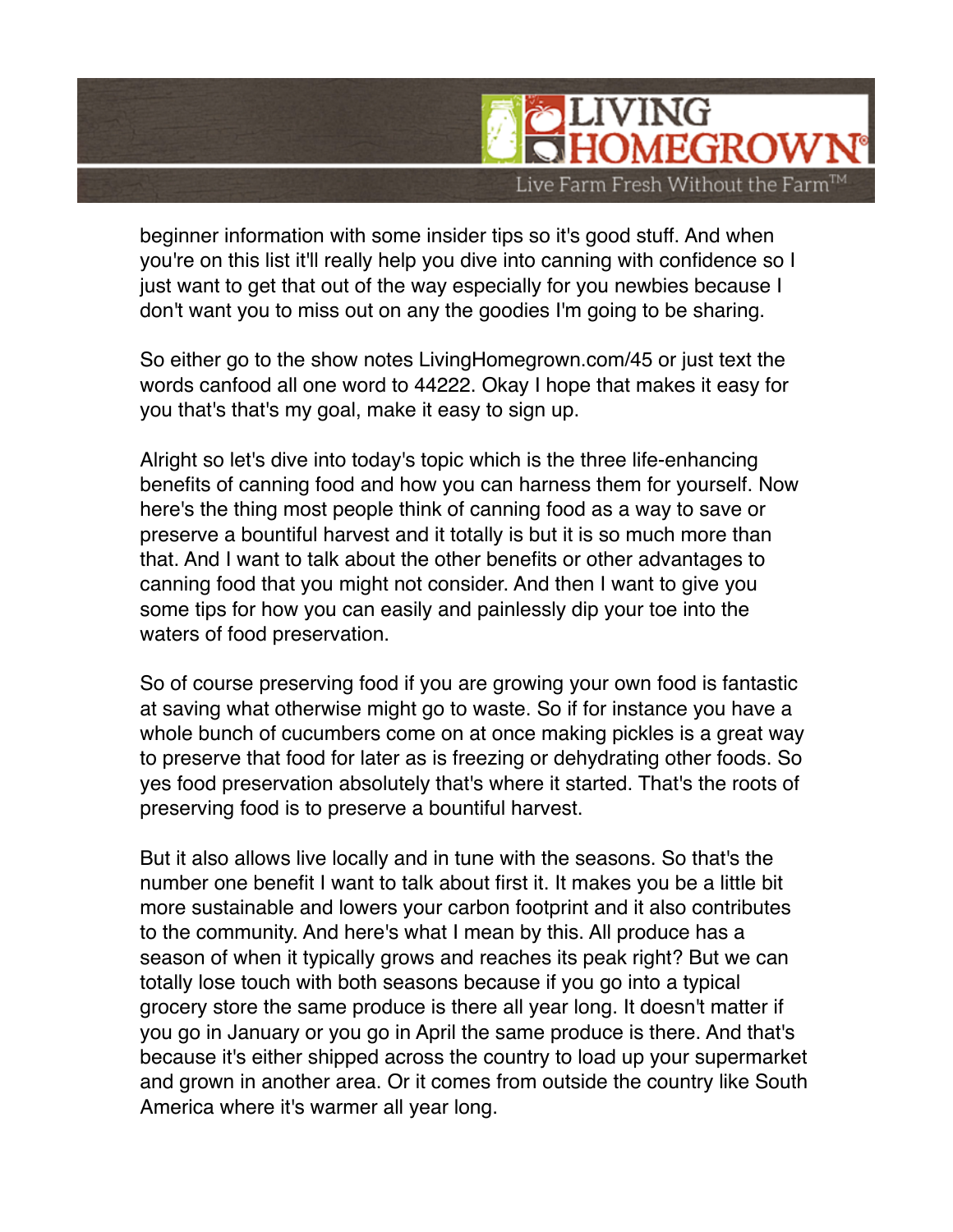

And the other thing that happens is that a lot of that produce has been picked very, very early it's picked unripe and allowed to ripen in transit or while it's sitting in storage before it goes into those grocery stores. So tomatoes is a perfect example of this. Tomatoes are typically picked green for the supermarket and then they're gassed before they are placed out into the actual display. And that means that those tomatoes will never have the incredible flavor of ripening on the vine. They're a little bit a lot of time there more melee they don't have as great of a texture. You you don't have the depth of flavor. For the longest time I didn't think I like tomatoes except for the ones that my mom grew and I never really understood why that was until I got older and I realize that the ones that are grown at home have a superior flavor because they were vine ripened. So they were not shipped across the country, they were not picked green and they were not gassed to make them turn red. It's a big, big difference especially in things like tomatoes.

Also when you go into a typical grocery store there are only certain varieties that are there. You see the same varieties all the time no matter which store you go to. And that's because that particular produce has to be able to handle being shipped across the country or from outside the country. And so it's grown for its ability to be transported and stored not flavor. So that means we have less diversity we have less choices in the different types of produce that we can have. That's one of the reasons why a lot of people get into growing their own food so that they can have some of those more unusual flavors and unusual produce.

So when you switch to canning food it gets you more in tune with eating within the seasons and you can focus more on locally sourced food which means that you're living more sustainably. It not only tastes better but it has better quality and it's better for the planet. It means that you are picking foods that have actually grown within the last few weeks and you'll notice a huge difference in the quality. And by not having them shipped outside the country or all the way across you don't have all of the transportation elements that are then affecting the environment. So that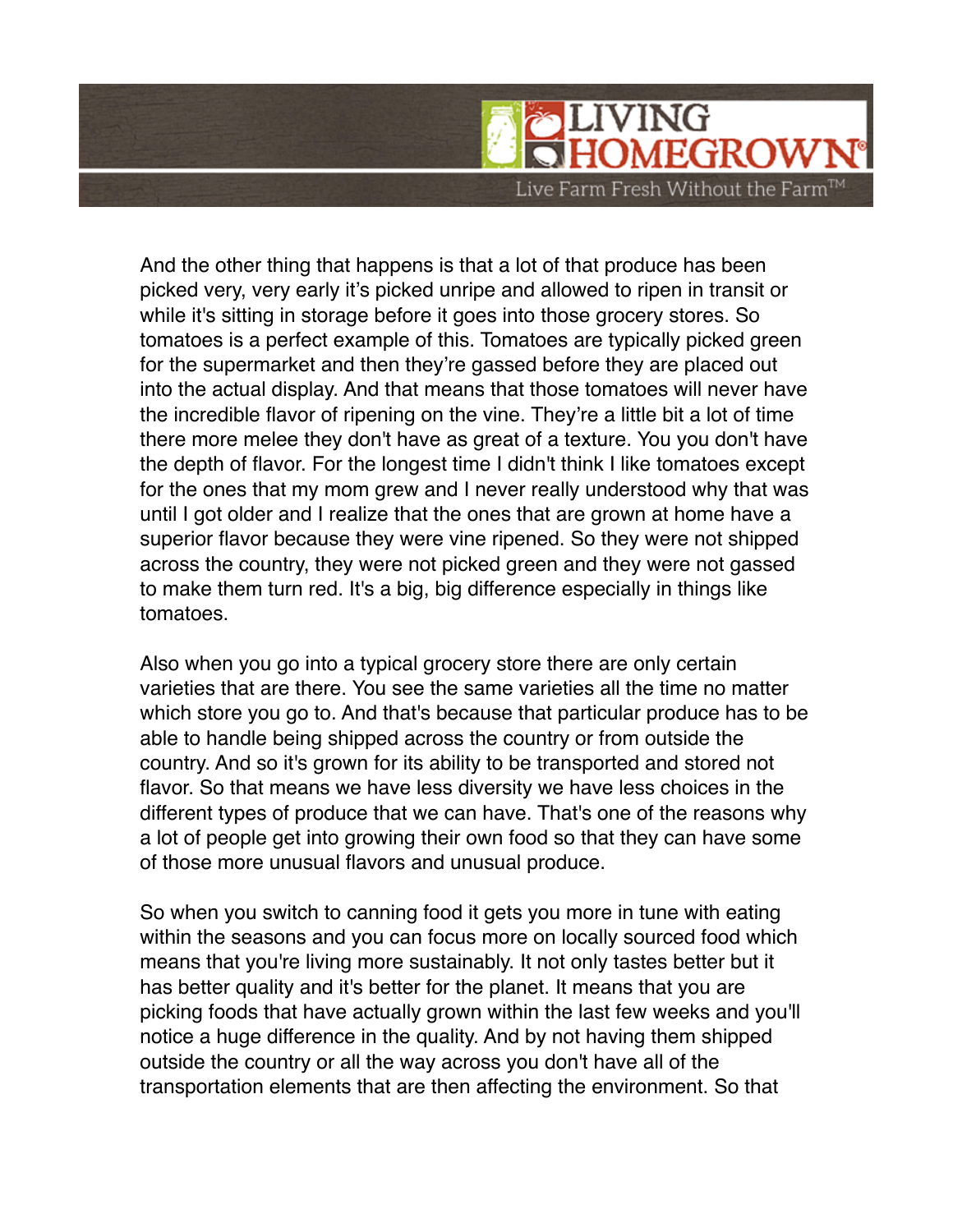

means you have what they call a lower carbon footprint. You're contributing to better environment and you know you're also contributing to your own community when you're buying local food. You're contributing to the community that you actually live in and you're helping out the local farmers and that helps them prosper and that in turn helps your community.

So it's like this big circle big circle of life here when you try to eat locally. Ok so you get that right so how do you live more locally and seasonally? How do you live more in tune with the seasons? Well there's a couple ways you can do this. You can shop farmers market and you can utilize what's actually growing in your neighborhood with your with your neighbors when they have extra produce. And you can grow some of your own food.

And I'm going to talk a little bit more about farmers markets in a minute but I think a great place to start beyond those three things is the to first learn what is even in season in your area at any particular time. And if you don't grow your own food you may not know when something is in season because we're used to seeing it in the supermarket at really odd times. If you don't grow food yourself it's hard to know is that in season? Is that local? You know it is not always an easy thing and I totally get that.

So there's some free tools that you can get online and there's apps that you can log in your zip code or your city or your area of the state and it'll give you a general idea of what is growing or in season for you at any particular time.

Now the thing is that when you're trying to determine what is in season in your area these list and apps and websites might not tell you the full picture of your particular spot. They're just using like general growing zone maps to determine the growing conditions of your area. And then they list what should be growing at any particular time but they're just generalizations. But it is a good place to start cuz it kind of gives you a good idea like is this cucumber season or not? So it's a good place to start.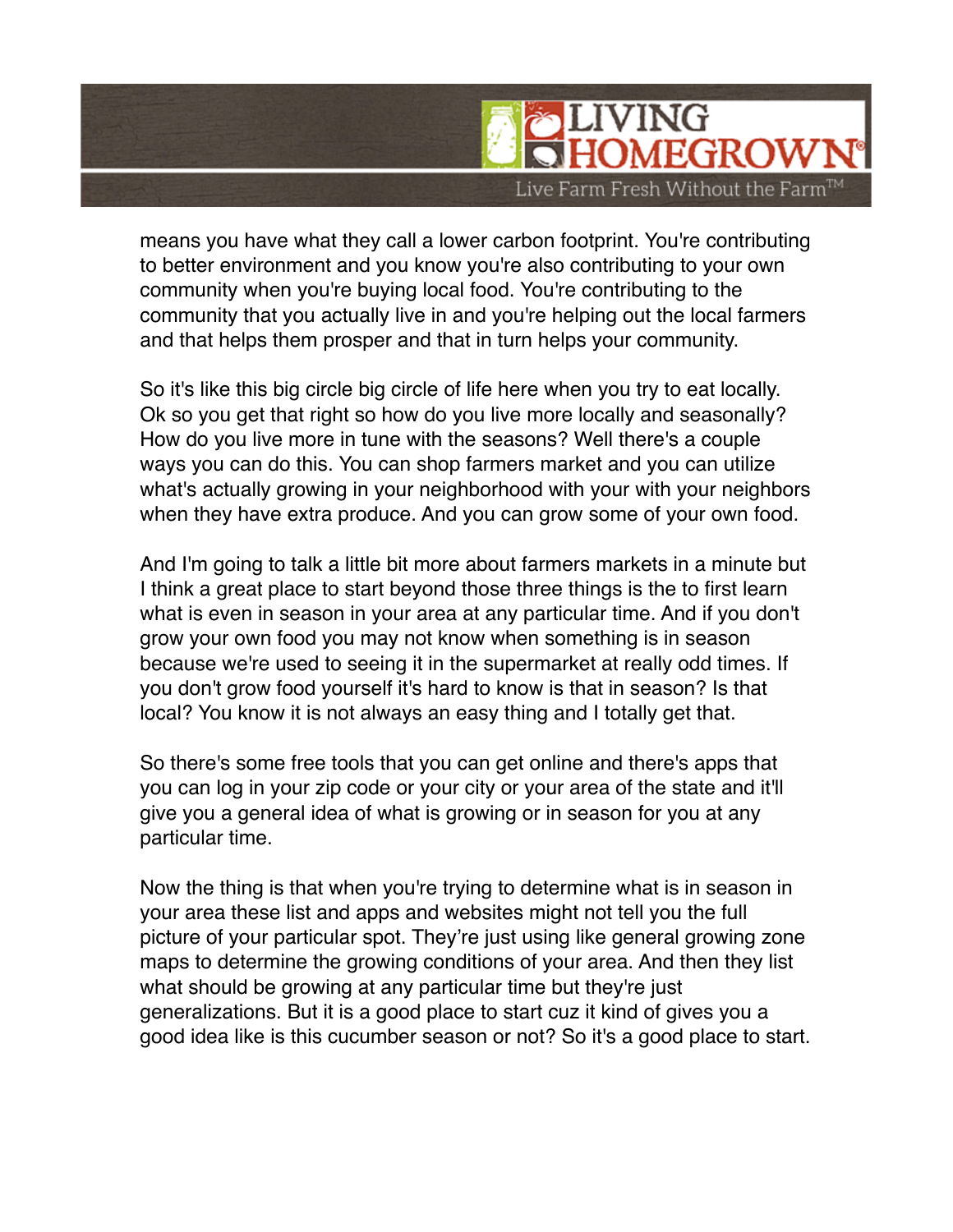

Now the reason they're not perfectly accurate is in case you're not a grower or you're not a gardener you might not know this but everyone in their area has their own microclimate. And what that is is just different areas that de to things like mountains are valleys our bodies of water those kind of things can affect the growing conditions of your particular area. And that can make things a little skewed one on way or the other as far as temperature. Or maybe you have fog things like that can affect what you can and can't grow so these microclimate don't exactly fit into the overall general of zoning map that are created for growing that might be mapped out for your area.

So any app or website is just going to give you a general idea of what might be growing in your particular area and at any given time but if you really truly want to know what's in season then go to a local farmers market. And I say that because it only takes you walking up and down one of those aisles that you can instantly see exactly what is growing in your area. You can also talk to the farmers and ask them you know you can say hey I want to make some pickles in the next month or so when do you start getting in cucumbers? Don't ask him that now. They don't get cucumbers until the heat of summer! But you can ask that and they are happy to tell you. They love to talk about food and they love to talk about what they're growing and I find the local farmers no matter where you are are the coolest people ever.

So absolutely talk to them and you'll end up becoming really good friends and having a relationship with them. I have at my local farmers market I have a couple different growers that I go to a different times of the year and I will know exactly when they're getting in their freshest best cucumbers and I know when to go. So it is always important to have that relationship if you want to do some big canning projects. But just having a general idea for general eating you can get that just from walking up and down the aisle.

And I know that right now at the very beginning of March most of you do not have any farmer markets running right now and that's because you still have winter weather and the only things that are growing are the things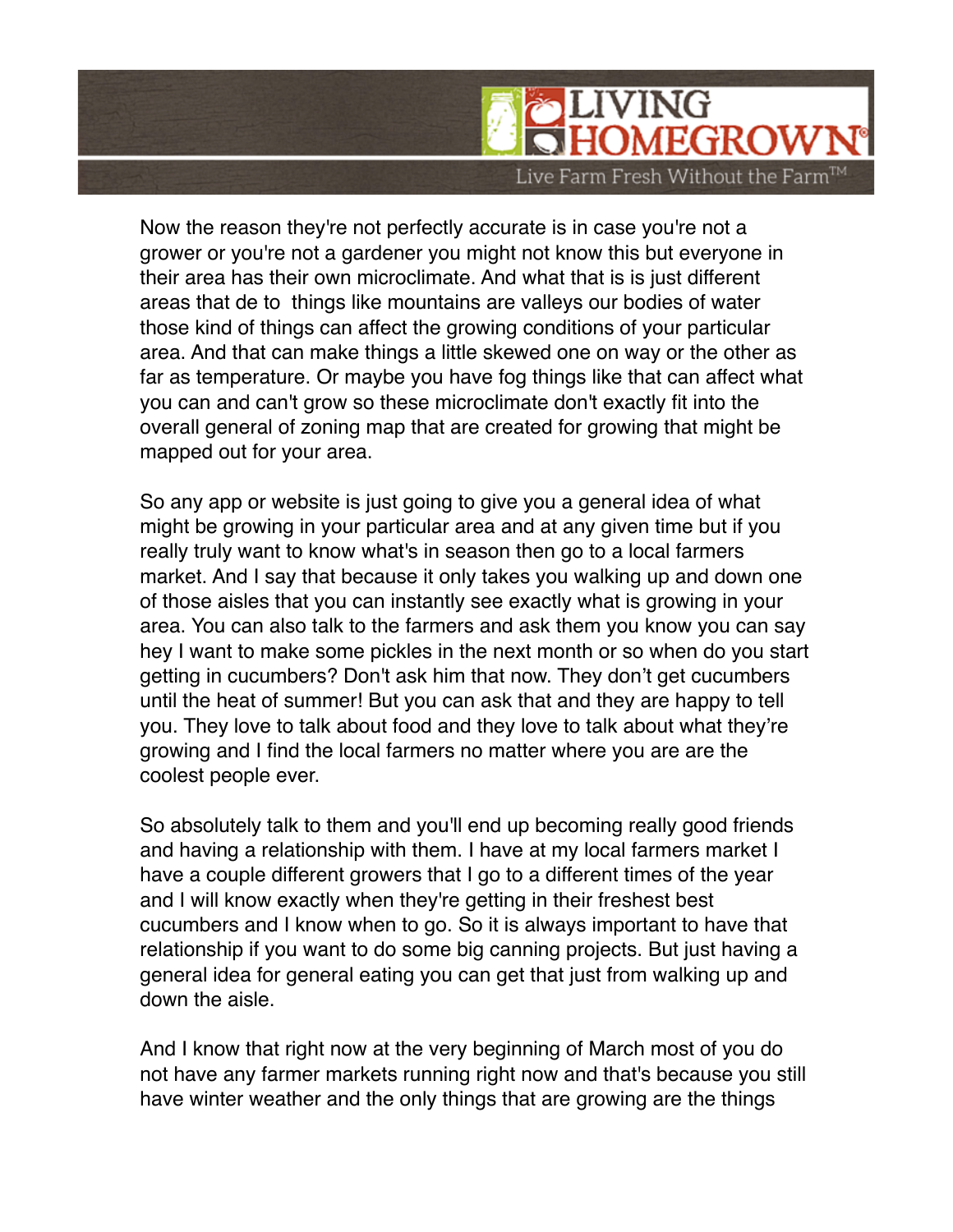

that are grown in green houses. The farmer markets are usually not even open and it's totally fine. But in a month or two you will have farmer markets starting to open up in your area and it just happens to be when canning season starts to hit its stride. So then you can go… go to the local farmers market and talk to your farmer. And in the meantime you can check out some of the sources that I'm going to have in the show notes for this episode that will list some apps and websites where you can plug in your local information and see what is growing for any particular time of year.

Now to get to the show notes you just go to LivingHomegrown.com/45. Ok so that is benefit number one: living more locally and in tune with the seasons. And I think you can see why that is a great benefit.

Alright so number two. The second benefit is to have more flavor in your life. And for me this is a biggie in fact it's the main reason that I preserve food. When you are buying food that is in season you are using it and consuming it when it has its peak flavors. It's not picked unripe and left to ripen in a storage unit somewhere it's picked at its peak and those flavors are top notch.

Also when you are in tune with number 1 or in tune with the seasons, you are accessing a bigger variety of food and a bigger variety of flavors that are not in the supermarket. So this is really key for me whether you grow it yourself or you go to the local farmers market you will find the flavor is so superior not only because it's in season but also because you are getting to access fruits and vegetables that are not in the supermarket. They are fruits and vegetables that taste fantastic and not necessarily would make it if they were being shipped across the country.

This is especially true with apples. If you go to the local farmers market you will have access to apples in the fall. That's when you have apple season but you will have access to these incredible flavors of apples that you have probably never even heard of or tasted before. Because they do not ship well. A lot of them have them thinner skin or they are very delicate and so they can't be thrown in the back of a truck and shipped across the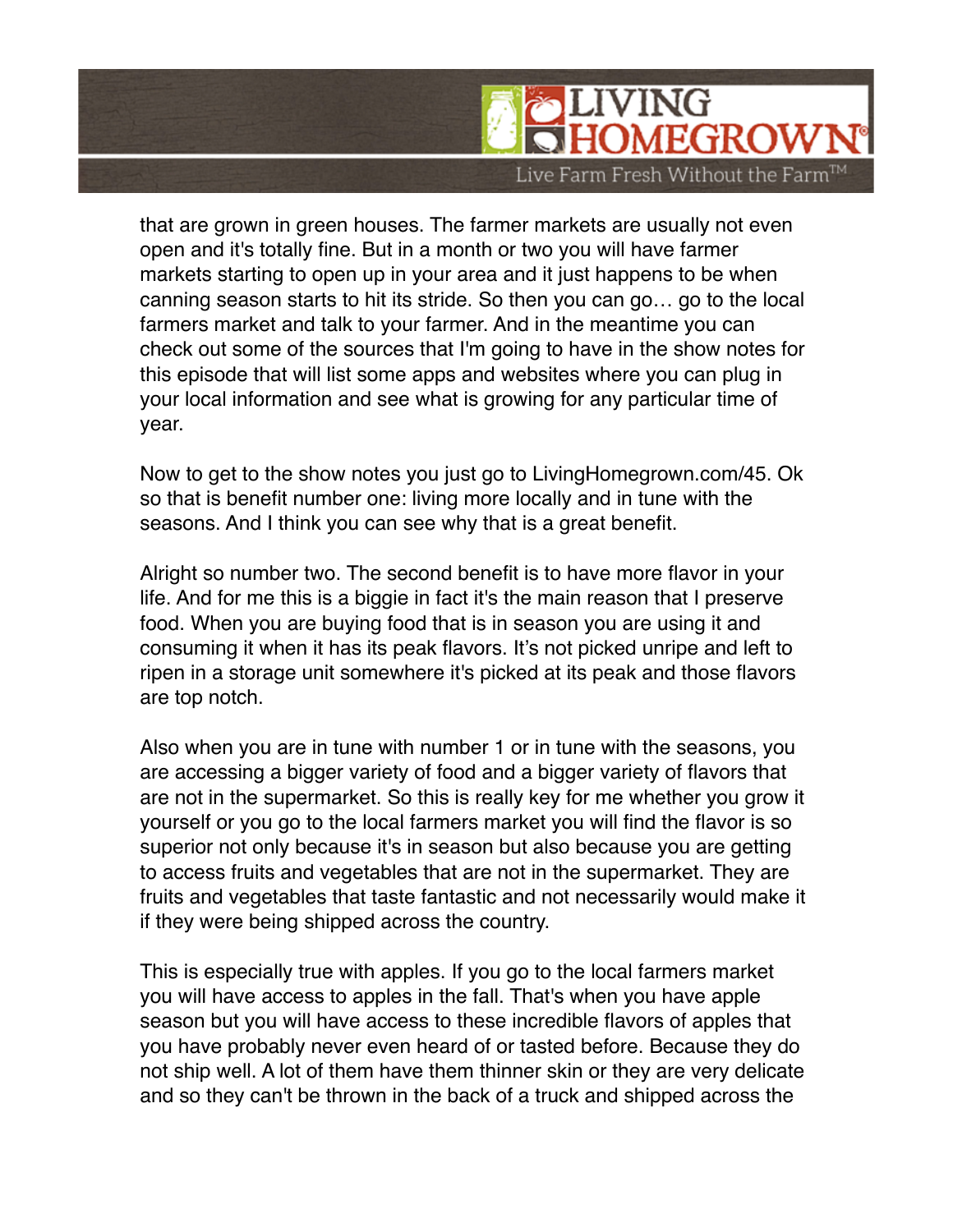

country they will be all bruised up by the time they get to where they're going. So they are never shipped.

So if you want those kind of flavors you have to either grow them yourself or have access to a friend who has maybe some fruit trees or you just go to your local farmers market or a co-op or a CSA which is a Community Supported Agriculture which is right at a farm. There's a lot of ways to get local flavors. And when you do you will be blown away by how much better the food tastes. And for me that is the main point of canning and preserving because I am all about the flavor and I want to capture that flavor in a time capsule of a canning jar and place it on the shelf.

And when you have any kind of training or you've canned for a while and you get the hang of it you start to learn how to enhance the flavor and you're able to create your own flavorful preserves by adding herbs and spices. So canning food is like this gateway to flavor for me and that is one of the main points of a lot of my canning training is to capture that flavor.

So how do you do this? Well first of all you don't have to do these massive giant marathon canning sessions to capture incredible flavor. You can make really small artisan batches of preserves and each one is its own little unique time capsule. So it can be very small and fast.

You can also freeze a lot of this food especially fruits like berries you can freeze a lot of them so that you can create that time capsule later. I do that a lot with my jams and jellies is I will measure out the fruit and I will bag it up for a batch and I will put it in the freezer and then I will make that jam way later when I have more time. And I have frozen that incredible flavor and captured it and saved it for later which is fantastic.

Also when you really want to focus on flavor you really should pay attention to freshness and not just the freshness of the produce which is of course hugely important you want he freshest produce possible. But also the freshness of the herbs and spices you will be adding to those preserves because if you use for instance fresh herbs instead of dried you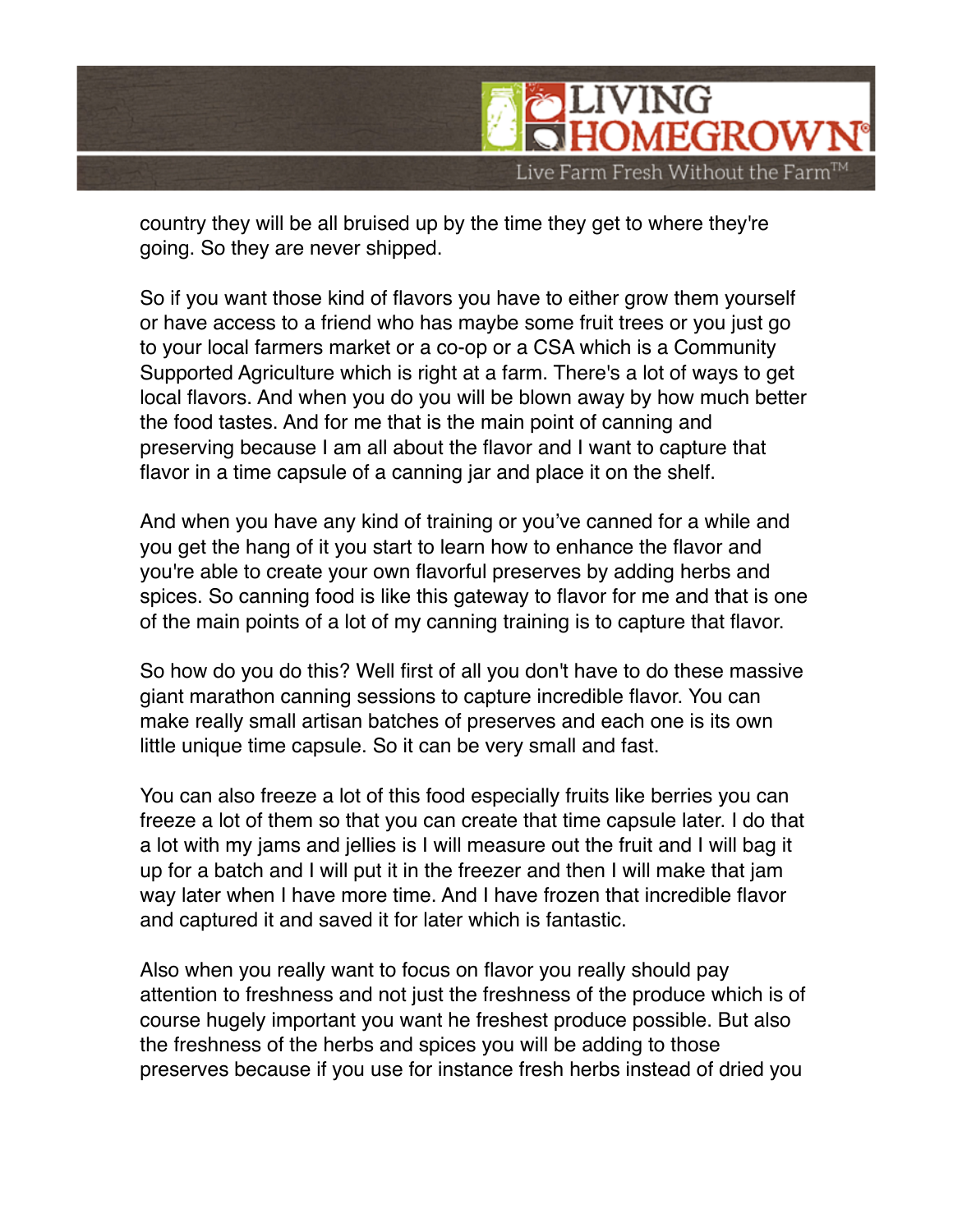

have a much higher level of volatile oils in the fresh herbs and that freshness will impart that flavor into the preserves.

And the same goes for spices you don't want to pick the spice jar that's in the back of the covered that's 10 years old it just won't have the vibrancy that you want to draw out all the incredible fruit flavors of a jam for instance. So if you're ever going to use a spice in a recipe make sure you have a fresh container of that spice or even better if it's something like nutmeg you should grate it so that you are releasing all of that flavor in the freshest state possible.

Now in last week's episode podcast number 44 I talked a lot about tips for bumping up flavor. And I talked about the role of lemon and sugar in jams and jellies and how they can affect the flavors so if you really want to learn more about that be sure to go to episode number 44 on my website and there's a transcript and information there for you. But as a general rule you always want to go for freshness as your key point in capturing the best flavor. And you might be surprised how just a few tweaks like fresh herbs and fresh spices can really show case that seasonal flavor that you're trying to preserve.

Okay so the third benefit of canning food is that you are becoming part of the food story. And what I mean is that when you can food you not only just know what is in your food or more importantly what is not in the food because you've put it together yourself so you know exactly what's in it. No preservatives, there's no chemicals you know it's organic and it's totally clean, pure food.

So you not only know that but you also know where that food came from. You know the story of that food. And canning canning lets you be a part of that story. Which means that you either start the story yourself when you take your food from seed to the pantry to the table or you can step into the story along the way. Maybe you buy some organic produce at the farmers market or you get a bag of produce from your friend's tree and you can transition that food into something really, really special by putting your own creative spin on it. And that act, that act of taking that flavor and capturing